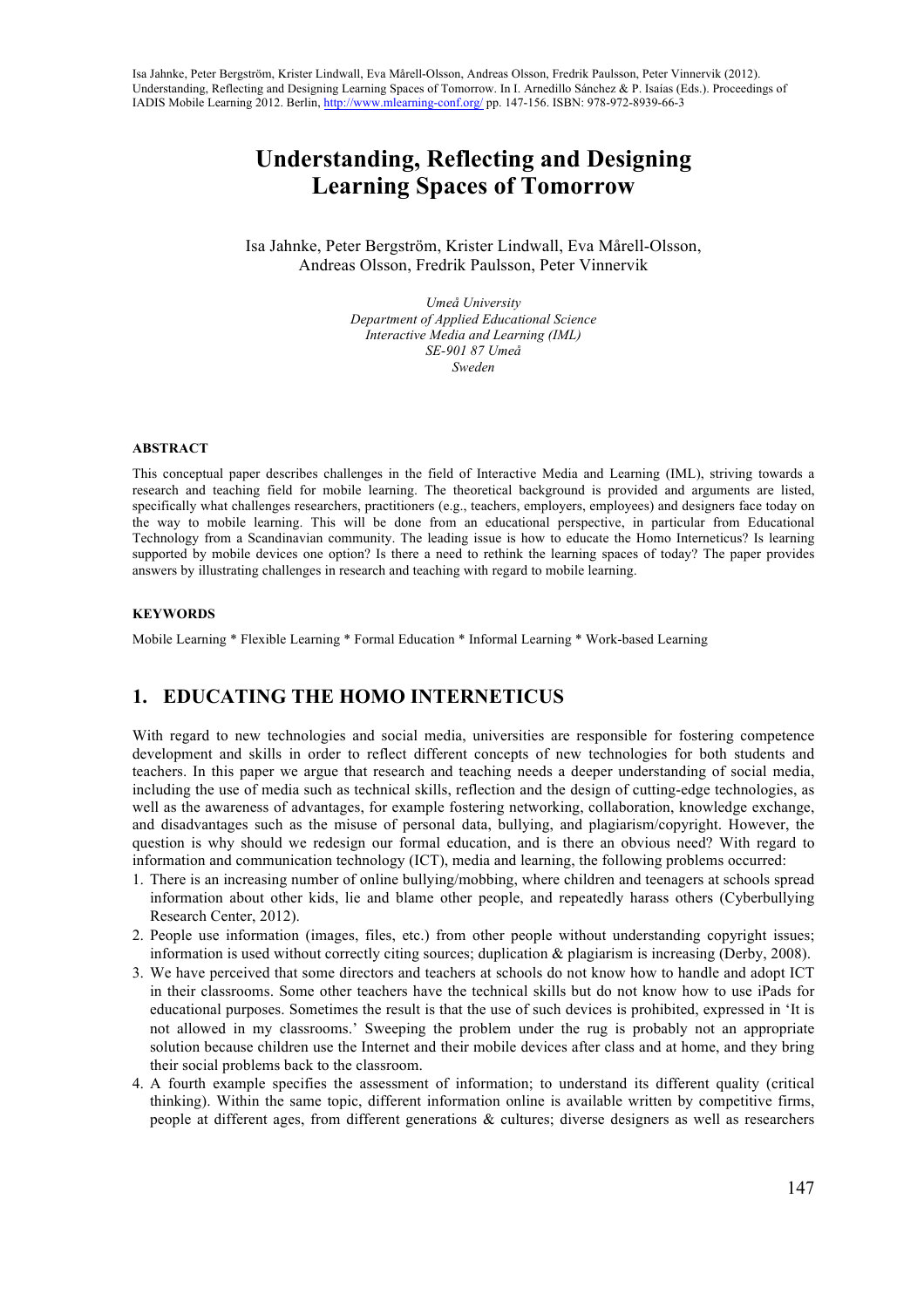from different disciplines. They all have information but from their own perspectives. How can we teach our children to handle this huge difference in information? How do we teach critical thinking? These above mentioned examples illustrate our point:

• Yes, we need to educate the Homo Interneticus, but how?

Some people say we have to understand how informal learning in online settings takes place because it seems that there is a great success story of informal learning (e.g., Collins & Halverson, 2009; Thomas & Brown, 2011). What does this mean for formal schooling? Instead of learning through textbooks, to what extent can we transform *characteristics* of informal learning *into* formal teaching?

When we choose the option to implement new technology in learning environments, new questions come up: how can a teacher use these new technologies in their learning settings? Do we need new methods and tools, or is there a need to develop new educational methods, or both? Certainly, there are also questions such as, what problems will occur when teachers use new technology? What is a useful design to support interactions among learners when using new technologies (co-located, distance, blended learning)? To what extent, and for which learning scenarios, are different kinds of new technologies helpful, or not?

In order to provide answers to those questions, a research and teaching group called Interactive Media and Learning (IML) has started creating a research and teaching center for mobile learning. Developing mobile learning may be one step in establishing a creative learning place where students, teachers and researchers meet. The idea is simple. We design learning spaces of tomorrow, put them into practice and learn from them. We describe mobile learning as a place where *learning* is *constructed*, *designed and reflected* (instead of *being there*). The terms "learning spaces" and "classroom of the future" are not reduced to a physical space or to formal schooling. It is a metaphor for designing different forms of learning, and embraces formal learning and learning out of institutions.

Based on 12 years of experience in eLearning, including four years of experience in conducting workshops (each 1-2 days, 13 workshops so far, titled 'Web 2.0, Social Media, eLearning and Co. in Higher Education' for university teachers from different disciplines, for example math, social sciences, architecture, and languages at different universities), this paper illustrates the case of a Scandinavian group, reflects on the challenges of mobile learning, and develops scenarios.

# **2. THEORETICAL BACKGROUND**

In order to describe social media and its dynamics in a broader framework, there is a need to reflect on the underlying theoretical approaches. In particular, these are Mediatization (e.g., Krotz, 2008), mediaconstructed social awareness (Medialitätsbewusstsein, e.g., Groeben & Hurrelmann, 2002), and the sociotechnical approach (e.g., dePaula & Fischer, 2005; Mørch & Skaanes, 2010). The approaches stress the duality of social processes and their interwoven structures ("A wicked problem", Conklin, 2005). New media affects society, and "media is integrated into the operations of social institutions" (Hjarvard, 2008), but on the other hand society *designs* new forms of communication. Media is formed *by* society but also became an *active agent* that influences human interactions (Giddens, 1984, "Duality of structure").

The media-constructed social awareness approach underlines that people live in a media-constructed world with a difference between a social-constructed "reality" and "reality *given* by different media". For example, when new technologies transform into an "old *already there* object" (e.g., school system), we call this "objective facticity" (adapted by Berger & Luckmann 1966), that is people do not have influences or enough resources to change this *object* although it is constructed by the society. Our school systems serve as an objective institution; however, these social structures are changeable (regardless what it takes to affect some changes). To know (a) the differences of given realities by social media and to act meaningful, and (b) that social media serves as an objective facticity, but for others as a designable item, and to handle this in the *classroom*—in different learning spaces—is one aspect of teaching media competencies and one central objective of designing educational technology, that is technology for educational purposes.

### **2.1 A complex design problem**

When developing learning and its environments, the complexity theory (e.g., Pavard & Dugdale,  $2000$ )—a contribution to a deeper understanding of the sociotechnical approach—must also be considered.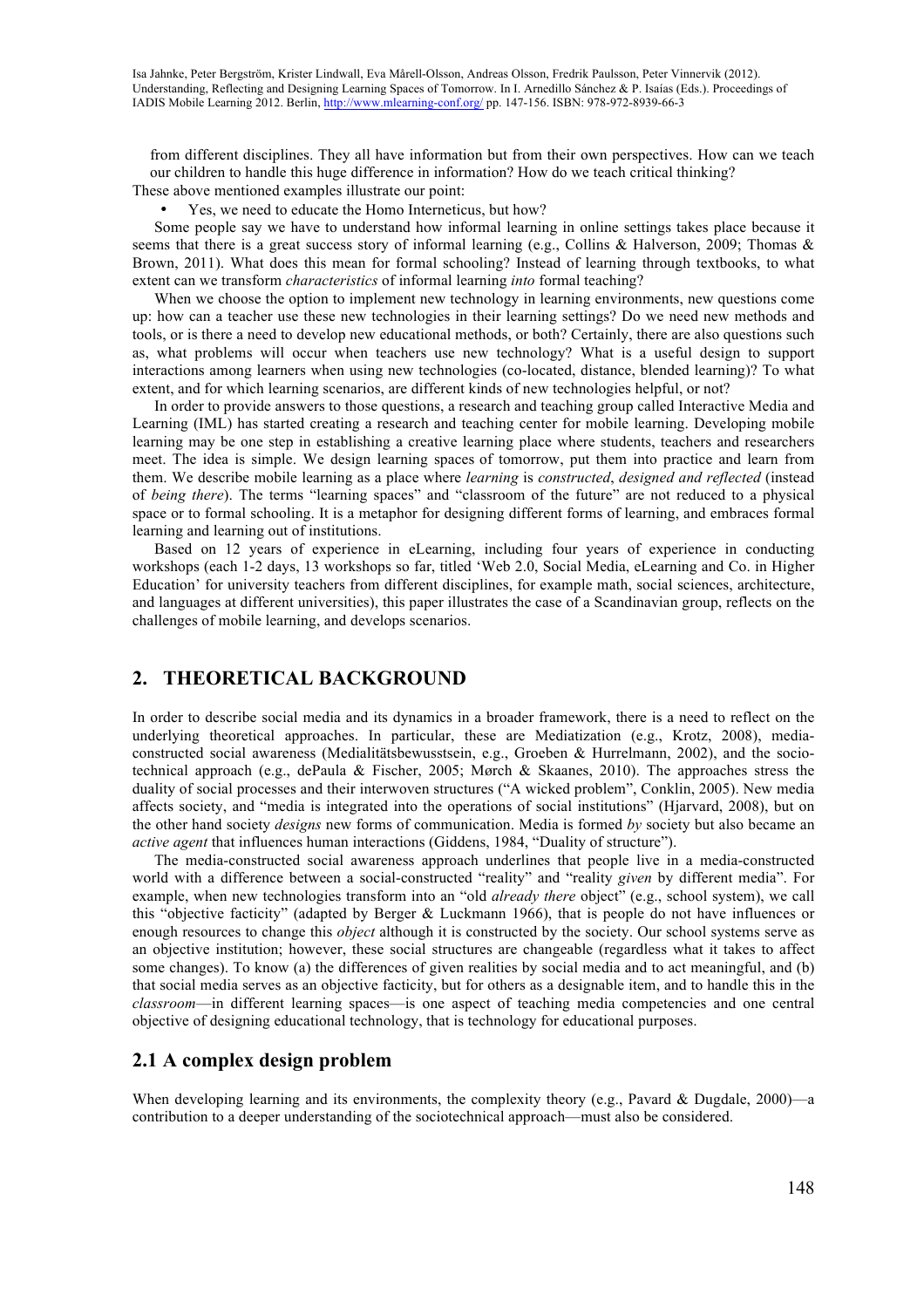From this point of view, technical, social and didactical developments are required simultaneously, but this is not easy to solve. For example, from a pedagogical point of view, we need to cultivate a Portfolio system for students to support reflections in learning; however, years ago there was no specific technology that provided this method, as we lacked technology (now we have PebblePad or Mahara). As a second example, we have technology like mobile devices but do not know how to use it for educational purposes, as useful applications for mobile teaching have not been developed until now. Technological design (UT) and didactical approaches (DA) in different disciplines (TLC) (e.g., physics, math, social sciences, and computer sciences) means designing interdependencies among these elements (DA, UT, TLC).



Figure 1. Designing the interdependencies among technical and didactical design in different teaching cultures.

Introducing mobile devices into teaching also means facing the challenges of software administration. In contrast to laptops, an iPad is a personal device that makes it difficult to administer because the user decides what app to install via the iTunes store, as central administration is currently not possible.

Each implementation of technology needs a creative design environment where teachers, researchers, designers, and administrators plan the introduction of IT together; therefore, the support of knowledge integration of different stakeholders is a plausible consequence (Herrmann, Loser, Jahnke, 2007).

# **2.2 A new understanding of learning**

In the past few years, new forms of learning have emerged. John S. Brown writes (2009): "*Whatever your particular interest is, there is some niche community, already formed on the network you can join. (…) These resources not only provide facts. They are also tools you can use to build things to tinker with, to play with, to reflect on, and to share with others. And most importantly, you will learn form other people's comments and from what they do with your creations*." (p. X). Because complex societies need teams of workers, collaboration is one important aspect in learning today (Stahl, 2006). It is not possible anymore to collaborate efficiently without having social media (e.g., think about how easy it is to share information online).

Collins and Halverson (2009), both are professors of education, write, "*Technological innovation is breaking out in administrative office with data systems and among students with gaming, leaving the teachers behind to maintain their traditional classroom practices. The pressure to change the classroom with computing is coming from outside the classroom, in different forms from children and families and central offices*." (p. 127). We currently do not know if formal schooling will be replaced or not, but new forms of both formal and informal learning will emerge around the edge of formal schooling (Brown, 2009). For example, see the case of InPUD: this informal online learning community is part of a formal computer science study at a European university. Research showed a change in communication, distributions of information and shared knowledge, which together supported the formal study better than without it (read Jahnke, 2010 in detail). Social media affects the relationship between formal schooling, informal learning out of the school (Jahnke, 2010) and collaborative learning at the workplace (e.g., Goggins, Jahnke & Wulf,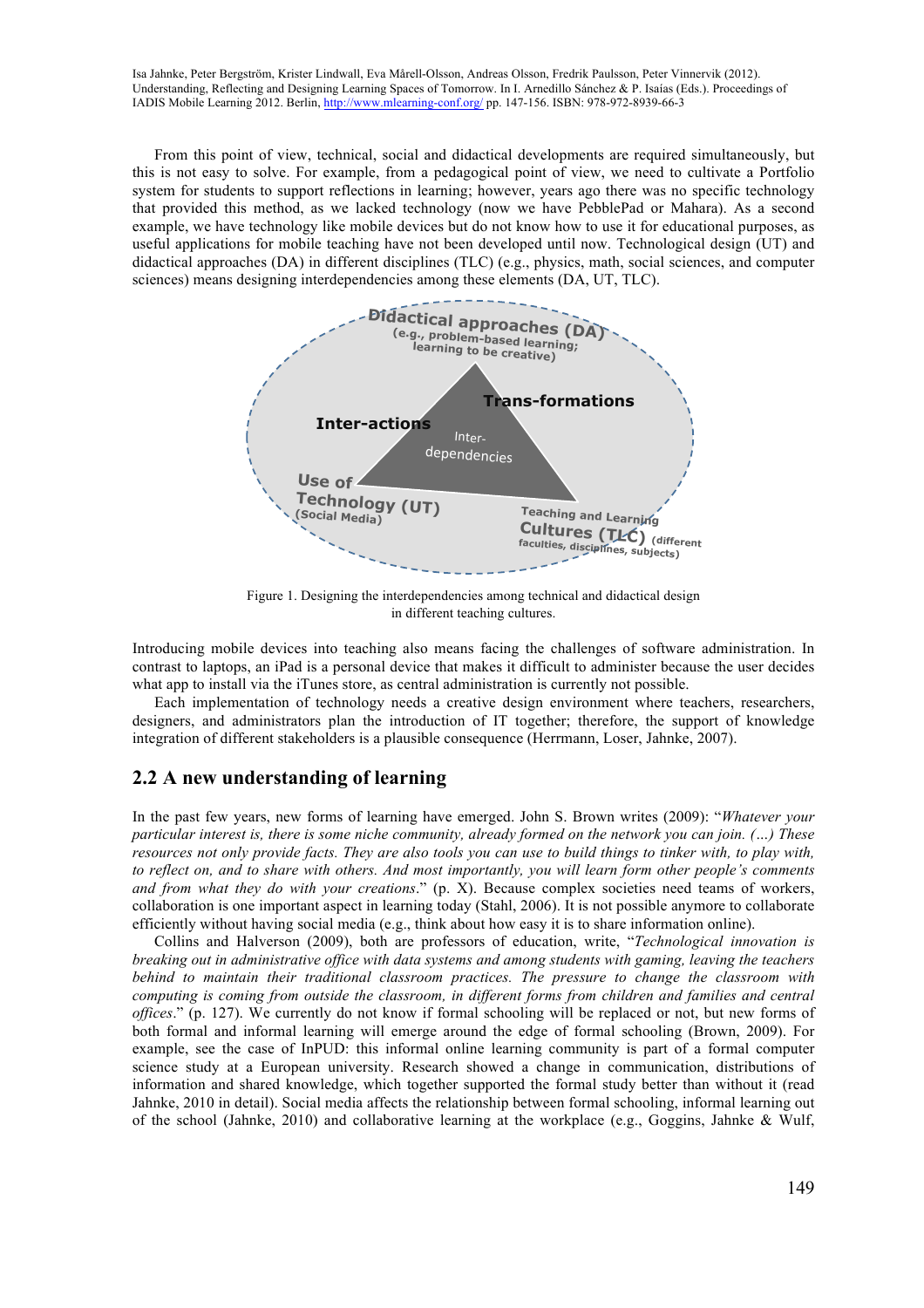2012). These studies illustrate a transformation in education and learning through innovation in mobile computing (read also Tuomi-Gröhn & Engeström, 2003). Fischer (2011) stresses such new forms of lifelong learning as "cultures of participation". New research questions emerge, for example to what extent do teachers in formal schooling reflect on their understanding of learning towards a culture of participation?

A new understanding of learning is provided by George Siemens. In his concept about "connectivism", he illustrates how existing knowledge and information in the world can be connected via a network and its nodes; his central metaphor for learning. The idea is that any node (e.g., textual information, data, images, videos, figures) can be connected to another node. Learning in this approach is defined as "*the process of creating connections and developing a network*" (Siemens, 2005), where decision-making is the central part of the learning. "*Choosing what to learn and the meaning of incoming information is seen through the lens of a shifting reality. While there is a right answer now, it may be wrong tomorrow due to alterations in the information climate affecting the decision*". With his Massive Open Online Courses (MOOC), Siemens provides new ideas about an open model of education that is supported by new technologies.

Laurillard (2007) specifically discusses different pedagogical forms of mobile learning; Kolb's "learning cycle", wherein learning includes a concrete experience, reflective observation, abstract conceptualization, and active experimentation by learners. According to this cycle, designers and teachers have to ask if the "design of mobile learning" **motivates and enables students to** (Laurillard, 2007, pp.163-164):

- a) Access the theory, ideas or concepts?
- b) Ask questions of (a) the teacher or (b) their peers?
- c) Offer their own ideas to (a) the teacher or (b) their peers?
- d) Use their understanding to achieve the task goal by adapting their actions?
- e) Repeat the practice using feedback that enables them to improve performance?
- f) Share their practice outputs with peers for comparison and comment?
- g) Reflect on the experience of the goal-action-feedback cycle?
- h) Debate their ideas with other learners?
- i) Reflect on their experience by presenting their own ideas, report designs (productions) to peers and to teachers?

This approach is a good starting point to reflect on teaching and learning. However, mobile learning today is a huge field and different understandings of mobile learning are available. Some people conceptualize mobile learning in terms of devices and technologies, while others focus on the mobility of learners and the mobility of learning. Further, others stress the learners' experience with mobile devices (Traxler, 2007). Sharples et al. (2005), Sharples (2006), Traxler (2007), and Pachler (2007) stress the importance of a theory of "mLearning" and a research agenda. "Such a base would provide the starting point for evaluation methodologies grounded in the unique attributes of mobile learning" (Traxler, 2007). Several challenges go along with a new understanding of learning enabled by new media like mobile devices. One of the most important challenges, however, is how can we design *learning how to learn*?

# **3. REFLECTIONS ON MOBILE DEVICES IN PRACTICE**

For more than 15 years, mobile devices have been part of the daily work practice of a research and teaching group called Interactive Media and Learning (IML). The first mobile devices (Palm Pilot PDAs) allowed the group to take notes and synchronize a personal calendar with a system called FirstClass. IML discovered that these devices were successful as a personal tool but had shortcomings as a collaborative tool: it was not successful in teaching due to the limited functionality for communication and knowledge sharing. A new category of mobile phones called smartphones generation 1 started to emerge in the late 1990s. These devices offered additional features such as applications for calendar scheduling, e-mail messaging, audio/video recording, and web browsing. Two of the smartphones we evaluated at the time were the Nokia Communicator and the Sony Ericsson P900. In the Uninet project, the Sony Ericsson P900 was used as a mobile learning device for streaming lectures across the GSM Telenet, but it was very expensive. Students could not afford the extra cost for data traffic over GSM.

In 2006, IML introduced portable media players—iPod's—into courses. Funded by the Faculty of Teacher Education and in collaboration with the Department of Creative Studies, IML conducted a one-year project called Podcasting in Teacher Education (Vinnervik & Lindwall, 2006). The project studied how portable media players and course content could be used to support distance learning in the Sloyd subject. With the iPod, media content on the web was supported by a new technology called RSS. It made it possible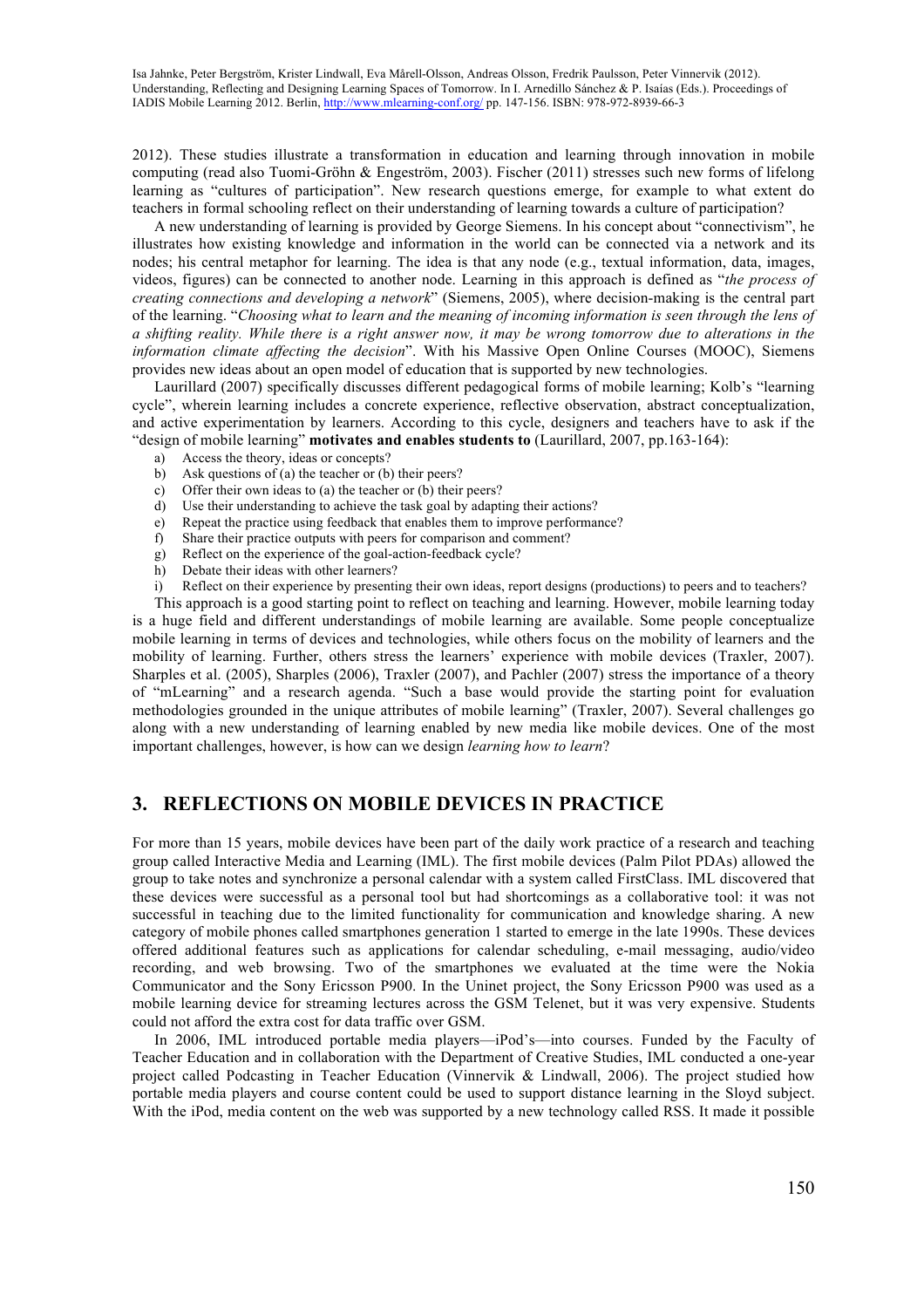to subscribe to content that could easily be transferred to portable media players. iPod's were also tested in the eLene-TT project about podcasting and blogs (Bergström & Lindwall, 2008). Podcasting was also studied in mathematics "Podcasting i skolan" (PIS), reported by Bergqvist, Hudson, Lithner, & Lindwall (2008). With the introduction of the iPod Touch, the graphical interface was also improved, and wireless Internet access (WiFi) became standardized in the device. Web 2.0 became integrated into more learning environments. The collegial discussions and use of these devices were the starting point for further projects like the P $@$ rable project that involved the iPod Touch for teaching and learning.

The iPod Touch was followed by the iPhone in 2008 and a new category of smartphones were introduced to the market. These devices were identified as useful for the entire IML staff, which solved issues related to communication, collaboration and knowledge sharing in teaching, learning and research. In 2009, the department decided to equip each staff member with an iPhone 3GS. The amount of devices is one of the critical challenges since collaboration and sharing is strongly supported by the iPhone 3GS. Additionally, different applications needed to be tested during the everyday life of the staff involved in teacher education and research on ICT, interactive media and learning. Finally, in 2010, the first iPads were bought.

In summary, the IML group learned that not only did the teaching concepts need to be adjusted but also concepts for work-based learning needed to be considered. A critical mass of people is required who has the device for gaining insights into different educational applications. The informal collegial discussions at coffee breaks became a professional development. This professional development has involved all staff, no matter the position. The borders between formal and informal professional development is blurred.

# **4. CHALLENGES TOWARDS MOBILE LEARNING**

From the IML experience, the sociotechnical-didactical design of mobile learning is one of the most important challenges in formal schooling over the next years. The guiding questions for us are: (a) For what educational purposes is a specific technology (e.g., mobile devices) a good choice; when do we need other media (could we combine them, creating new technology), when to use what kind of learning environment?; (b) What is the look of a future classroom—what equipment, devices, software, for example, is needed?; (c) To what extent can teachers use mobile devices to support students in becoming a reflective community?

### **4.1 Challenge 1 – The shift from** *textbook learning* **to** *learning to be creative*

One challenge is to cultivate cultures of learning that foster collaborative reflection. One question is what learning today means when we see people who use the Internet, get information easily, and learn informally outside of schools and workplaces. Besides the traditional teaching objectives called (a) learning *what* (e.g., textbook knowledge) and (b) learning *how* (e.g., methods, techniques), there is a need to design teaching as (c) "learning to be", This means that to become a school teacher, a researcher or an employee in a specific sector involving different values/norms that includes to learn must take on a new role and develop it (Jahnke, 2010). This is often expressed in notions like "*We want our students to think like a researcher (or etc.)*".

Furthermore, an innovative society needs people who develop skills to find solutions when the answers are unknown. How do teachers teach creativity and enable learning "when the answer to a problem is not known" (Fischer, 2011)? This shows a need to design teaching as (d) "learning to be creative".

When we shift the focus of traditional teaching objectives and student-centered learning from *textbook learning* more in the direction of *learning to be* and *learning to be creative*, we then need a new understanding of learning. New technologies and interactive media (and its deeper understanding) might be useful to foster this shift (Jahnke, 2011; Mårell-Olsson & Hudson, 2008). This leads us to Thesis 1.

• Thesis 1. Mobile learning can support a shift from textbook learning to learning to be creative.

### **4.2 Challenge 2 – Informal learning affects formal education**

Mobile technology (iPads, Android, IOS-based smartphones, etc.) can support flexible learning.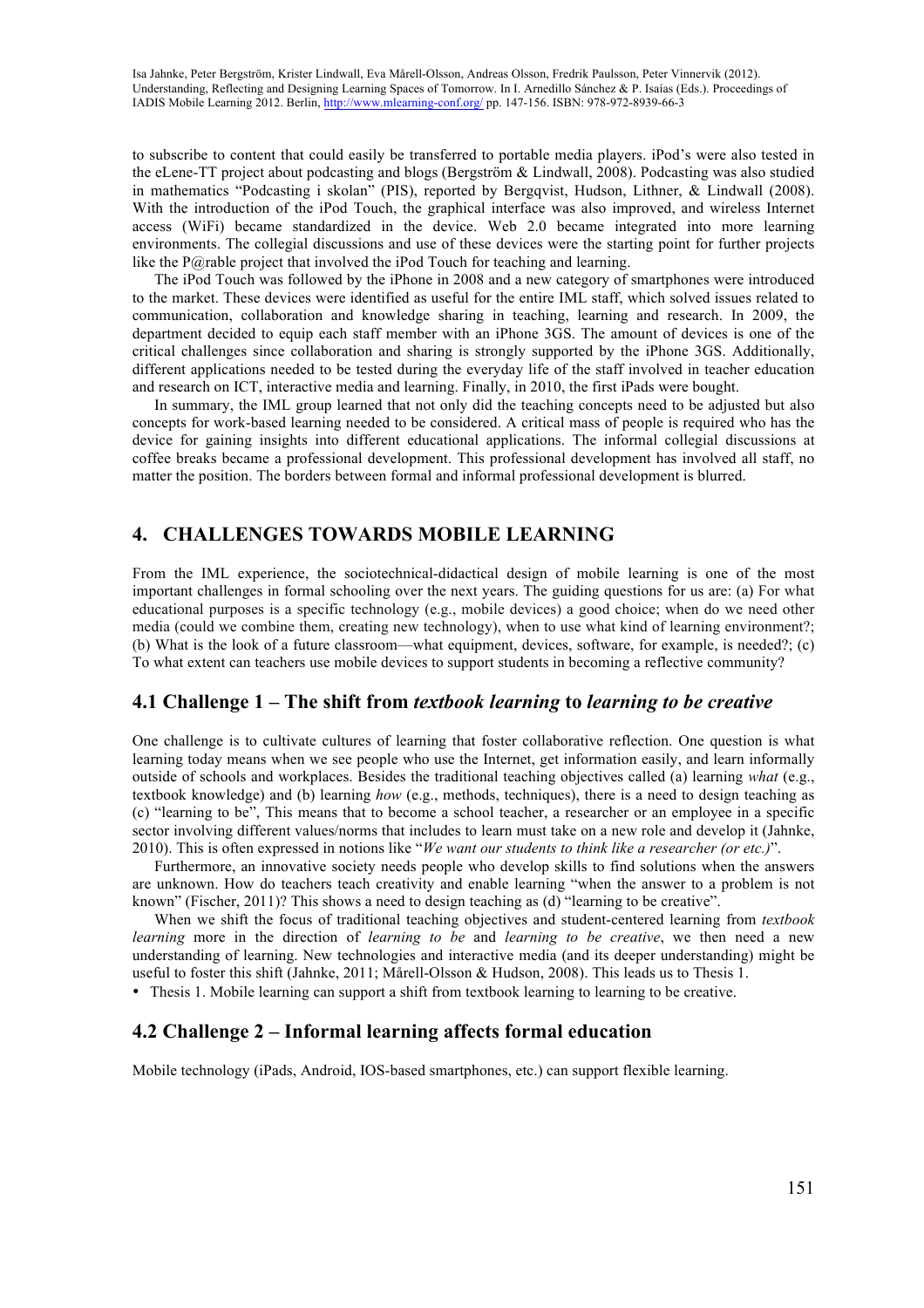The Australian Flexible Learning Framework (2008) defines flexile learning as enabling people to learn anywhere, at anytime with anyone. This learning approach has a strong focus on lifelong learning. The main idea is to support students moving from a reflective practitioner to a reflective community.

The teachers at IML have a flexible work situation, as students study at diverse times (e.g., evenings, weekends). This means that the service to students is not supported between 8am-5pm only. Of course, we know, this is controversial from a work-life-balance viewpoint. However, besides the main time slot for providing services, some teachers and administrators have a flexible approach with our students by answering their questions after the daily work. This could affect avoiding a) drop-out students and b) decreasing the learner's motivation. However, this assumption needs more research. The challenge is to design mobile learning for learners with different needs, and also for teachers and their needs. To what extent is mobile learning able to support flexible learning and also support the teachers? There is a need for research: to what extent does flexible learning need flexible services at universities?

Have you ever asked yourself why you should learn something at school/university? Someone in the past said this is important knowledge and therefore it is part of our curriculum. And for what purpose is it helpful to know this? Knowledge and the attribution of "what knowledge is important" change over time. In informal learning outside of schools the problem is often the trigger for learning. A person wants to know something and starts searching for answers and solutions (for instance, "problems" are improving a swim style, learning a foreign language, checking the existing information of a citation if this is valid, true or wrong). This does not exclude other learning forms like serendipitous learning. What can we learn from informal learning for formal teaching? One answer is textbook learning is not enough, as we need classrooms where the problem is at the center and the students are able to learn and become creative in order to solve this problem, and foster critical thinking and creative practices. Sure, professional knowledge is often necessary to find an appropriate answer to a problem. So, with a problem at the center, people develop various different skills.

• Thesis 2. Mobile learning can bridge informal learning approaches to formal education and new flexible teaching methods, where the problem, and not only the textbook, is at the center of teaching.

#### **4.3 Challenge 3 – It is not one or the other; it is not technology or didactics**

The younger generation (e.g., digital natives), as well as people who are more or less online around the clock, (Homo Interneticus, it does not matter what age) already created new forms of communication and knowledge sharing. However, the problem remains that ICT use in schools and universities is behind this social change. Some teachers are happy about the new technologies (group A), but some other teachers are not able to revise their didactical designs supported by the mobile devices in their classrooms; they need support (group B). Some teachers do not want to use mobile devices because of different reasons (group C).

For example, on September 30, 2011, KVL (anonymous person) posted a question on the POD mailing list. Almost all of the Centers for Excellence in Teaching & Learning in the U.S. subscribe to POD. POD has almost 1,800 members). He asked: "*Anyone out there doing any workshops for faculty on useful iPad apps to support student learning….?" (September 30, 2011, POD).* There were just a couple of answers, which is a surprise because normally the community discusses teaching issues over several days or weeks depending on the issue. After some e-mails, where people just gave a few examples of mobile learning and iPads, a new answer was given: "*I'm not sure that I like the direction of this conversation... My approach has tended to be to look at what I wish to achieve and then find the appropriate means of so doing, rather than start with the latest toy and see what I can do with it*" (answer by BT on October 2, 2011).

The point is, it is not one or the other—it is not technology or didactical approaches. To develop and to improve teaching practices, teachers look for tools but sometimes they do not exist yet, are too expensive, or beyond the skillset and so forth. This is probably clear for researchers in the field of Technology-Enhanced Learning but some teachers have a different understanding.

With the mobile devices, which are almost anywhere, as each student has a smartphone, the pressure to rethink how to handle this omnipresent online presence is increasing. This is different to the laptop age. The mobile devices are small; when the users don't want, nobody can see it; a huge mass of learners use it, you can communicate in seconds, and they do not take much time to reboot. Teachers ask themselves how can I handle the omnipresent online presence when students in my class google my talk and scrutinize what I said? From a didactical point of view, we would say, "Fantastic!" We want to have students, thinking as a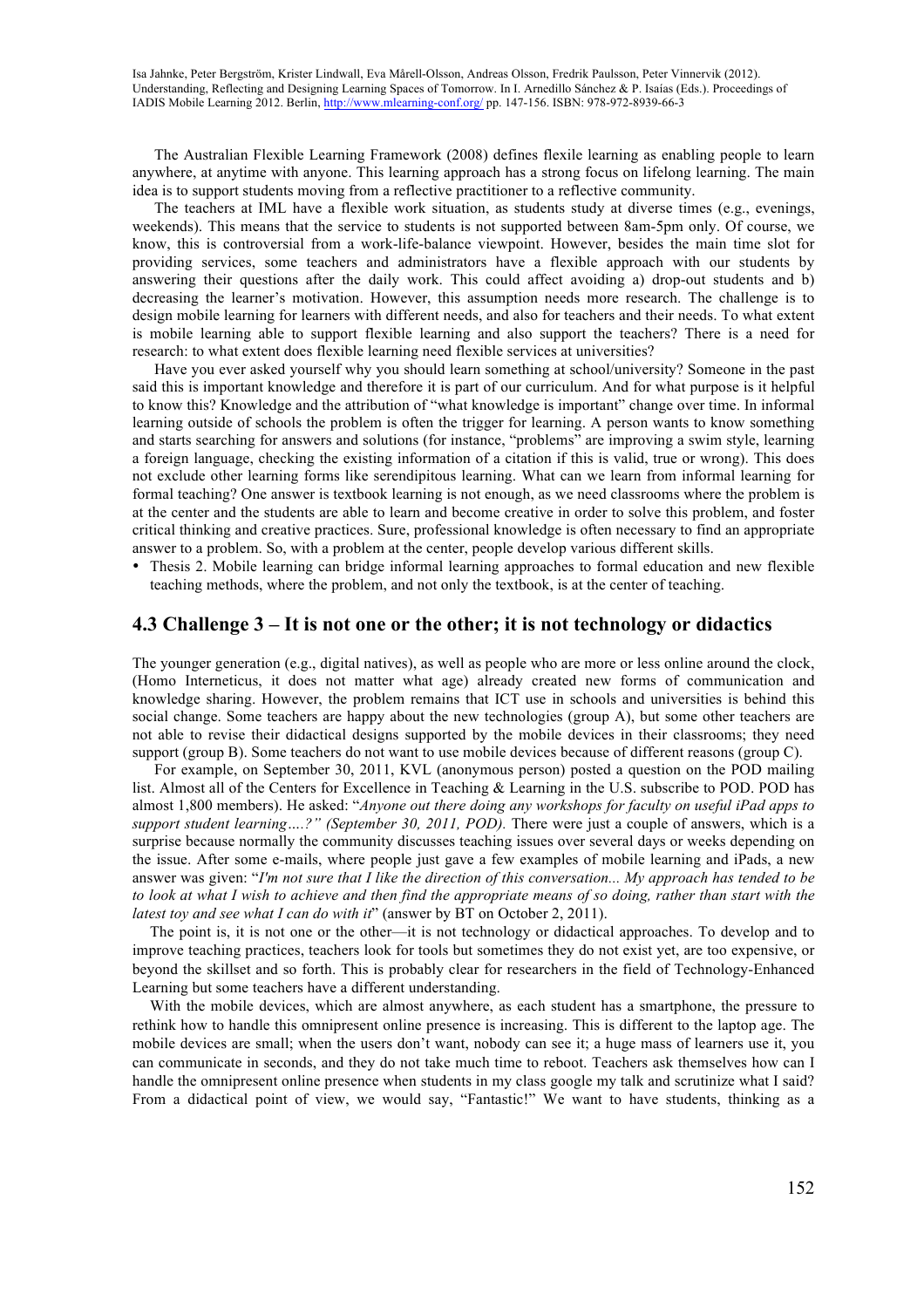researcher, who are engaged, critical and active. Yet, it seems that some teachers need support. One way is to design mobile learning together with teachers and students.

• Thesis 3. Mobile devices bring innovations from daily life into schools and universities, and are able to *crack* traditional teaching routines.

# **4.4 Challenge 4 – Creating CSCL@Work for all**

Challenge 4 focuses on the creation of a collaborative work-based learning environment for all staff members (teachers, researchers, designers, administration), or in the case of firms for all employees.

With the IML group we did test different applications for supporting teaching, and we also applied those mobile devices for our own daily work. One such approach started with the synchronization between our Google calendar and the iPhone. This supports the daily work for all staff and supports mobile learning at work. In this environment, students, researchers and teachers as well as administrators and people who organize the courses had a mobile device. For instance, in cases where students have questions like, "How do I apply for a course?", they often go first to the study administration. Based on our experiences, we also saw the need for teachers to implement this type of CSCL@Work friendly environment.

In their edited book, Goggins, Jahnke & Wulf (2012) illustrate that work-based learning is not restricted to learning places *within* an organization (see also Jahnke & Koch, 2009 "Web 2.0 makes a difference"). Instead, the cases show that  $\text{C}\text{S}\text{CL}(\hat{a})$ Work—collaborative learning at the workplace—means to enable unexpected and unusual online learning places, and to design technology-embraced collaborative learning *across* established boundaries (social- and technology-constructed boundaries).

• Thesis 4. Mobile learning can bridge informal learning with work practices.

It is important to outline that these four theses (Section 4.1-4.4) above are created with the **assumption** that mobile learning is designed *correctly* and useful with regard to specific teaching objectives and ideas of learning outcomes. However, the question is, of course, what are appropriate, correct and useful designs?

# **5. SCENARIOS FOR MOBILE LEARNING AT FORMAL SCHOOLING**

We define mobile learning as a form of learning where mobile devices (e.g., iPads, Androids) are used for educational purposes in particular at formal schooling and in universities. Specially designed mobile content is time- and location-independent. This mobile content can be varied from text to figures to documents, blog entries, pictures, photos, Podcasts, videos, simulation, movies and so forth. Simple examples of learning materials are texts or presentations. Learners have access to the manuscripts, photos or short stories, read them, set bookmarks, and mark specific passages in the text or edited small notes (e.g., Evernote).

From a pedagogical perspective, the design of mobile learning usually starts with certain considerations: "How to use mobile devices and for what purposes?", for example "What are the teaching objectives?"; "Which teaching problem can be solved by applying mobile learning?"; and "Do any of the learners have a mobile device?" These lead to questions such as: "Is content to be developed (or done by others)?"; and "Are new apps required or are they made by others"? Technical skills are required to fulfill the pedagogical aims, as both go hand in hand.

#### **5.1 Mobile learning at schools**

In this section, we describe ideas of how to integrate iPads into formal schooling from a didactical viewpoint.

*Scenario*. A biology teacher offers one idea. She explained to her class (10-year-olds) that a mushroom is a special plant, and tasked the students (a group of 3) to use an iPad outdoors and take photos of mushrooms, find photos online and discuss different kinds of these plants online. The scaffolding question was to identify an edible from a toxic plant. In this case, the teaching objective was to support professional knowledge but also to foster collaborative reflections among the pupils. In this setting, formal learning has been connected to learning outside of the school. The teachers brought the *problem* (identify toxic mushrooms) to the center of learning. When the activity is done, the class reflects on the technical device (what was good, how does the iPad help, what was not so good, where were the problems?)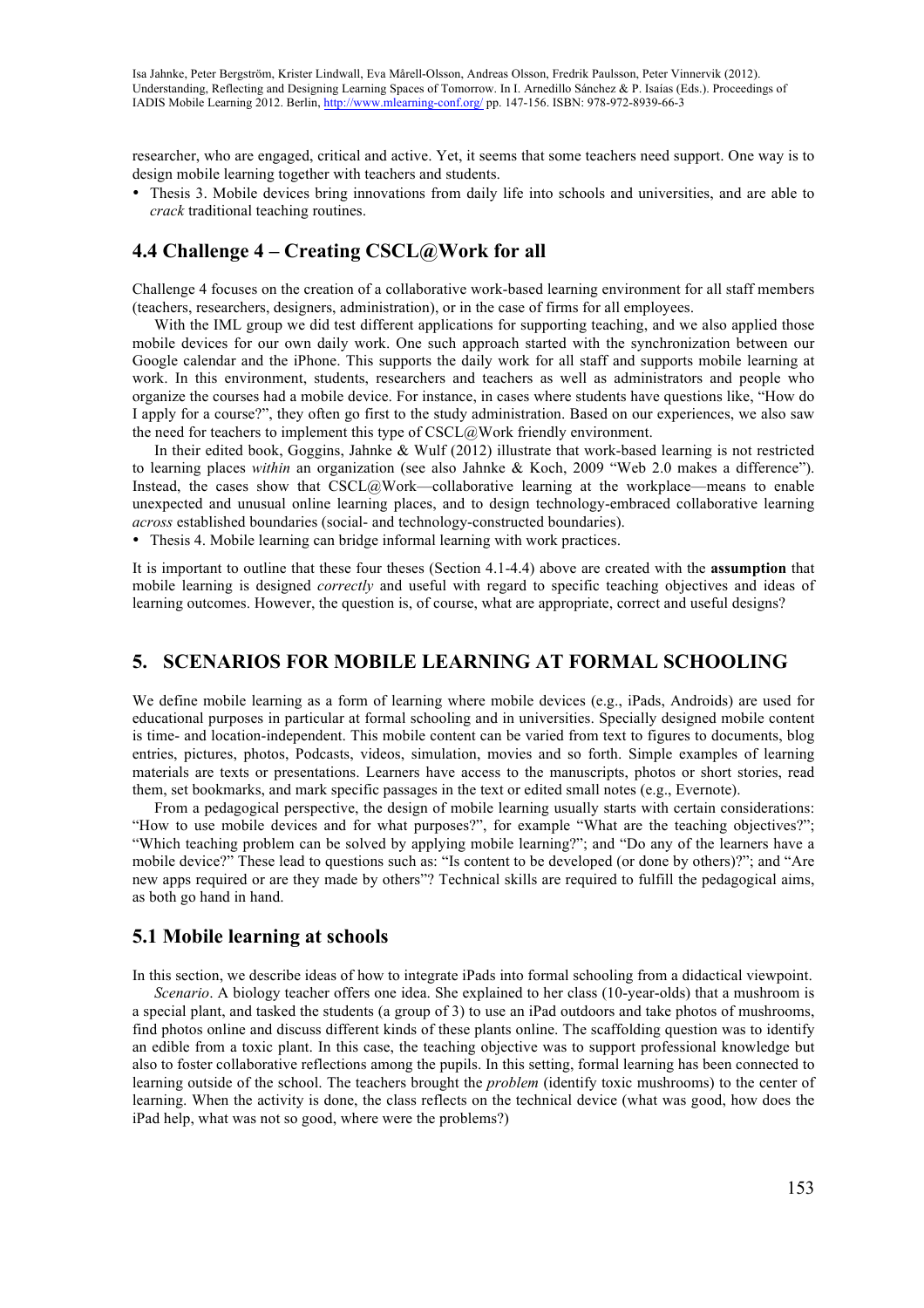*Advantages*. Pupils seem to integrate mobile devices into their personal learning environment easily. YouTube, for example, is a source often used for learning. The use of mobile devices is part of youth culture outside of schools. When using it at formal schooling, teachers have the chance to critically reflect on the use of media within their classes.

*Possible problems*. In Sweden it is not uncommon for teachers and schools to debate the prohibition of the use of smartphones during class. The debate is often about whether smartphones disrupt teaching and whether students cheat by using these devices. Is the mobile technology revolution only for the teachers that are already interested and not reaching teachers who also would benefit from this technology? How can the design of teaching resources and activities change in order to utilize the features of modern mobile devices?

# **5.2 Mobile learning at universities**

In this section, we illustrate a mobile learning scenario with the didactical focus on learning to be creative.

*Scenario A*. In order to understand and apply production processes to new standards in production engineering, students are tasked to develop a new machine (or parts of it). The problems with the existing machines are more or less well known. A solution does not exist yet.

*Scenario B*. Social sciences students are tasked with making social changes in society. The reflection on theoretical approaches and a small survey or interviews are part of the learning assignments.

*What is new?* Creativity can be learned; at least the environment of getting new ideas can be prepared (see Jahnke & Haertel, 2010). The support of creativity is usually done within the following phases:

• Collection of ideas (e.g., using brainstorming, Synectic Technique; de Bono, 2005);

- Condensing ideas, tracking one or several ideas to find a suitable solution; and
- It could be that the first ideas need to be rejected, as a combination with other ideas leads to a better solution.

The generation of new ideas can be supported by using mind-mapping tools like Freemind or Mindmeister, and can be performed synchronously and asynchronously. Those mobile devices tools also include small communication functions where the ideas can be discussed and evaluated. Other communication tools are, for example, Springpad, Evernote and PebblePed. Some face-to-face meetings could be helpful for developing knowledge sharing and learning ("Where are we with our new machine?" and "What have we achieved so far?"). The instructor coaches the creative process at the beginning and pays attention during the process to ensure that all employees have the opportunity to participate.

The cultivation of a *reflective community* (e.g., with Ning.com, Elgg.org) has the advantage that learners get the chance to immediately communicate their ideas. Furthermore, reflections on new ideas can be fostered by the instructor who uses creative techniques (e.g. PMI, Plus Minus Interest).

*Advantages*. Notes can be made quickly, easily and are available for all learners through a shared online folder (flash notes), and developing a community is useful when establishing a culture of "being and becoming creative".

*Possible problems*. Rather than establishing a "culture of making failures" and learning from them, which fosters creativity, failures are treated as taboo.

#### **5.3 Mobile learning at the workplace**

In this section, we illustrate a mobile learning scenario at the workplace.

*Scenario*. New employees are tasked with adopting knowledge that will fulfill their work tasks within a firm or a university. A conventional continuing training is not suitable because of limited time and lack of individual attention, or because the knowledge does not yet exist.

Mobile learning is introduced in a broader knowledge management concept. Employees have access to databases (e.g., via Dropbox) and retrieve knowledge through the use of mobile devices. Through social networking sites (e.g., LinkedIn), learners are able to look for colleagues and read about their work areas. Through communication functions like chatting or text messages (e.g., Skype), they can directly contact their colleagues or other experts. Employees can illustrate the problem through mobile devices (uploading descriptions, photos, videos). Such documentation can be uploaded quickly to the server (for instance via Dropbox). The documentation is based on multimedia such as photos and small videos. Via the iPad and iPhone, photos or videos are easily made and in a second they are uploaded to a Dropbox shared folder or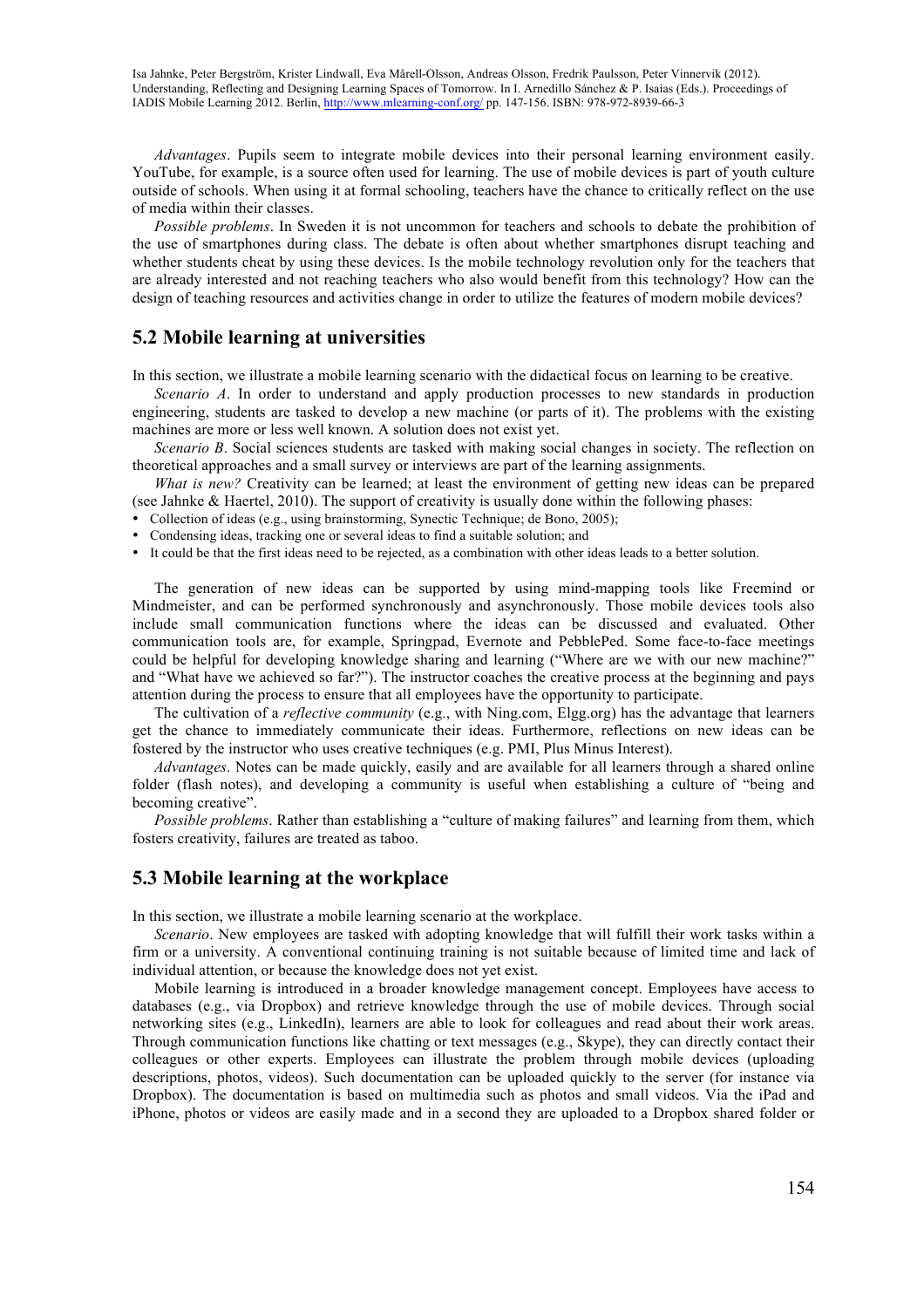similar. Sometimes a photo says more than a thousand words, meaning it makes the problem much more visible than a written document. Other employees create comments, annotations and notes easier and directly on the documented problem. Using mobile knowledge management, the employees are able to search already documented files. Searching mechanisms are supported by tagging and crowdsourcing, and integrating new tags is possible each time.

*What is new?* The difference between a normal PC and mobile devices is that mobile devices are more flexible, they do not take much time to reboot, and have an omnipresent online presence. Mobile devices are especially useful for workplaces that do not employ PCs, for example outdoors jobs (timber, biology) or in production plants and long-haul trucking. Mobile knowledge management can be useful for those workplaces (e.g., Herrmann et al., 2005).

*Advantages*. Information can be retrieved directly in the *doing of work* when needed, new experience can be uploaded to the network (e.g., wiki principle), and the small size of the devices increases mobility and supports flexible learning, thus allowing searching already solved problems and communicating with others by sending a photo or video of the problem (e.g., in the foresting, timber sector).

*Possible problems*. Reluctance to link learning and work (employer could invent learning as cultural event, see for example the Ideo company/U.S.); it is too time-consuming to create a comprehensive knowledge base or to conduct quality assurance; updates for mobile devices are required; and often there is more than just one perfect solution, so how does one handle this from a learner's point of view?

# **6. CONCLUSION**

We started with the question of how to educate the Homo Interneticus and provided answers creating four theses that illustrate the challenges of rethinking formal education supported by mobile devices.

- 1. Designing mobile learning fosters the shift from textbook learning to learning to be creative.
- 2. Implementing mobile learning bridges informal learning approaches with formal education and new flexible *teaching* methods, where the problem and not the textbook is at the center of teaching.
- 3. Mobile devices bring innovations from daily life into schools and universities, and *crack* traditional teaching routines.
- 4. Mobile learning bridges informal learning with collaborative work practices (mobileCSCL $@$ work).

The design of learning spaces is a complex design problem that involves technology and didactical approaches in different cultural disciplines. It means to design the interdependencies among these elements (see figure 1). Mobile devices are one option when mobile learning is designed correctly and useful with regard to specific teaching objectives, learning outcomes and competencies. However, the question is, of course, what are appropriate, correct and useful designs? We illustrated several scenarios for formal education (schools and universities) but also for the workplace, where the possible problems have been addressed, for example group dynamics prevent online collaboration, role conflicts occur, and a culture of failure is not allowed.

With this conceptual paper, we wanted to highlight the potentials and challenges of mobile learning today. What already exists in daily life (Twitter and Facebook via smartphones around the clock) will affect the school and formal education of tomorrow. The question is do we respond to this and how? What is an appropriate answer? We need to conduct more research on designing mobile learning together with teachers and students, and study/learn from them in order to find appropriate didactical solutions to enhance learning in forms of "learning to be creative".

### **REFERENCES**

Berger, P. and Luckmann, T., 1966. *The Social Construction of Reality.* Anchor Books, New York.

- Bergström, P. and Lindwall, K., 2008. Teaching and Learning Podcasting through Blogging. In *Tidskrift för lärarutbildning och forskning* no 3–4, 2008, pp 13-34.
- Bergqvist, T., Hudson, B., Lithner, J. and Lindwall, K., 2008. Podcasting in School. *Sixth Research Seminar of the Swedish Society for Research in Mathematics Education* (MADIF 6), Stockholm, 29-30 January 2008.
- Brown, J. S., 2009. Foreword. In Collins, A. and Halverson, R., 2009. *Rethinking in the Age of Technology*. Teachers College Press, New York, pp. ix-x.